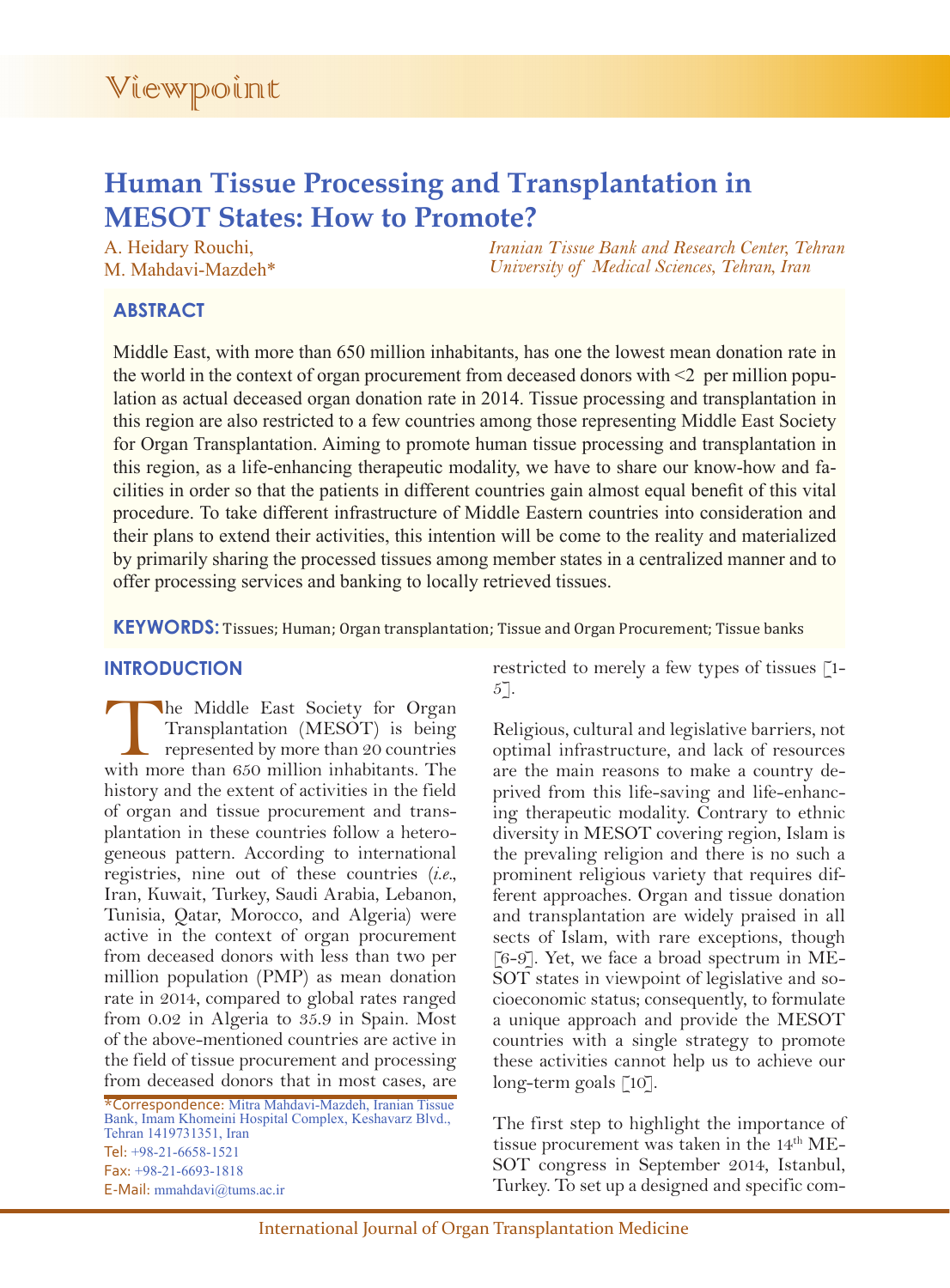mittee for tissue and cell transplantation was in line with this inevitable significance.

To consider the perception of "death" among general population convinces us that people face the death with cardio-respiratory manifestations much more believable compared with death with brain criteria. This fact makes establishment a tissue procurement program in a region easier that in turn can pave the way to set up a more extended program to work on organ procurement from deceased donors.

## **STRATEGIC FOCUS**

This plan aims mainly to promote the activity in the field of human tissue processing and transplantation in MESOT countries, which is unintentionally neglected for many years for potentially solvable barriers. Different countries in our region have different values and standards and hence various approaches should be undertaken in parallel with concentrating on common concerns. To design and implement a specific plan for every country is the key to fulfill a country's objectives. Countries in the region have different infrastructures, and health priorities, so the priority of this plan is to primarily start working with countries with already set up system on organ and tissue procurement from deceased donors.

In this regard, the regional countries can be categorized into four groups:

- 1. Countries with running program on organ and tissue procurement from deceased donors, even with experience on few types of tissues.
- 2. Countries with active program on organ procurement and transplantation from deceased donors, but no activities in the field of tissue procurement.
- 3. Countries with no operational system on organ or tissue procurement from deceased donors due to one or more religious, cultural, legislative or funding barriers but with stable political situation.
- 4. Countries with the 3rd group features but

with presently internal conflicts.

Our plan diverts all these classified countries with different interventions. To grossly have a look at this plan, the designed programs can be chronologically listed:

#### Short-term Program

This program is going to be run throughout 2016. The main activities in this phase are:

- To set up MESOT Committee for Tissue Procurement and Transplantation.
- To finalize the bylaws, strategic and action plans.
- To make regular connection and conduct meetings with local tissue procurement committees in all member states.
- To make a centralized profile of every country in terms of their situation and plans in the field of given subject.

#### Mid-term Program

This program also begins from 2016 and is scheduled to be terminated at the end of this year. This program is mainly applicable to the countries with already established system on organ and/or tissue procurement from deceased donors. To upgrade the currently running systems and to create fundamentals to work on the subject of tissue procurement and transplantation is the main goal of this program.

#### Long-term Program

This program is to settle and stabilize all the above-mentioned activities and promote other countries to join the active countries. It is presumed to be lasted until the end of 2018.

#### **MEMBER STATES**

Target countries for this plan comprehend but not limited to following alphabetically sorted countries: Algeria, Bahrain, Egypt, Iran, Iraq, Jordan, Saudi Arabia, Kuwait, Lebanon, Libya, Morocco, Oman, Pakistan, Palestine, Qatar, Sudan, Syria, Tunisia, Turkey, United Arab Emirates, and Yemen.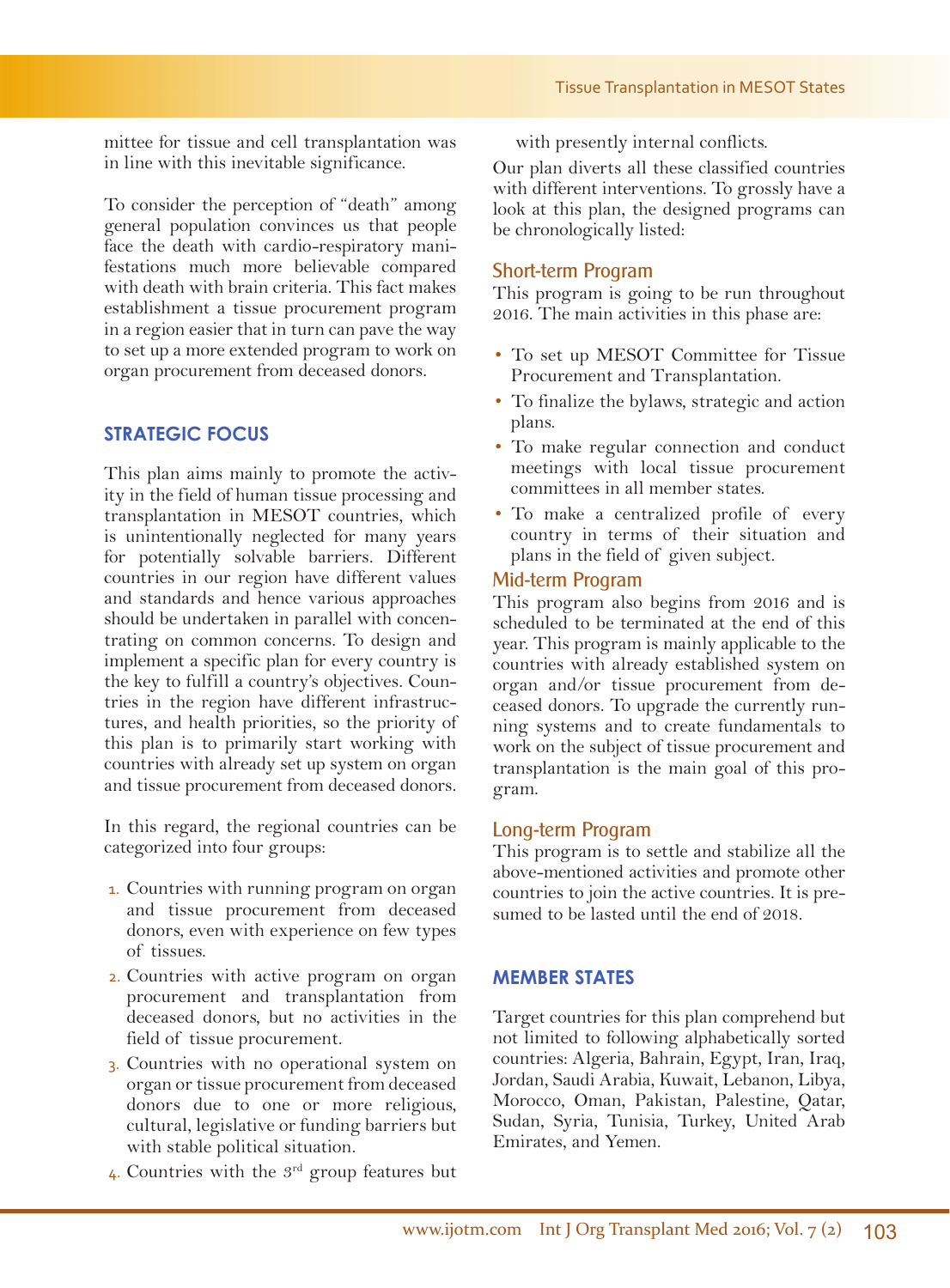## **MESOT COMMITTEE FOR HUMAN TISSUE AND CELL TRANSPLANTATION**

This committee will officially start its activity from the beginning of 2016. All MESOT member states can have at least one member (maximum of 2) in this committee. The secretariat will be based in Iranian Tissue Bank (ITB), Tehran, Iran.

The tasks and general policies will be cleared in a regular basis and based on general consensus. All activities in member countries concerning tissue procurement will be reported to and archived in the committee secretariat for further surveillances and interventions.

To finalize the bylaws, strategic plan and action plan is among committee's tasks with high priority. There will be Executive, Ethical, and Technical subcommittees. To guarantee the efficacy of all interventions in each country, all activities should be first approved by the committee.

## **IMPLEMENTATION OF DIFFERENT POSSIBLE INTERVENTIONS**

Different scenarios for various interventions are hereunder short-listed. These approaches are subject to modifications based on every country's current situation; these are also flexible in the course of implementation for any unforeseen reactions:

Countries with no barriers and enough funding can take advantage of knowledge, expertise, and technology transfer from currently active countries in the region. An inter-regionally group with different nationalities will be teamed up by the committee, accordingly. Training programs and running workshops are also the tasks of this team, once required.

Countries with no infrastructure can receive the processed tissues for transplantation from other member states with ongoing program on tissue procurement. The allocation by itself is done virtually by the committee following the finalization of allocation criteria. The reimbursement rates (on tissue basis) will be determined by the committee and cover just processing and shipment costs.

Countries with facilities for tissue retrieval but with no tissue bank can ship the locally retrieved tissue to countries with tissue processing and banking possibilities to benefit from their expertise and infrastructure. The senders receive the processed tissues and reimburse only the processing and shipment costs.

## **SURVEILLANCE AND AUDIT (INTER-REGIONAL AND EXTERNAL)**

All activities, interventions and co-operations are supervised by the committee in a regular basis. Documentation and archive are with high level of importance for further follow-up. Techniques to assess donor eligibility will be agreed and finalized in technical subcommittee. All documentations are subject to control based on released guidelines/protocols. Interregional and time to time external audit plans are among the vital procedures that guarantee the safety and efficacy of products.

### **OTHER CONSIDERATIONS**

In order to make a legal framework, main correspondences between member states (once required) will be changed through respective Ministries of Health and Embassies. Every country's committee for tissue procurement and transplantation is in charge of making all required local connections to obtain all necessary authorizations to start activity in the field of tissue procurement and transplantation.

#### **CONCLUSION**

For a patient with damaged or non-functioning tissue, allograft is the replacement of choice. The highest biocompatibility and nearnative performance make human tissues as the best option. Nevertheless, for the most countries, given more emphasis to the Middle East, tissue processing and transplantation are not